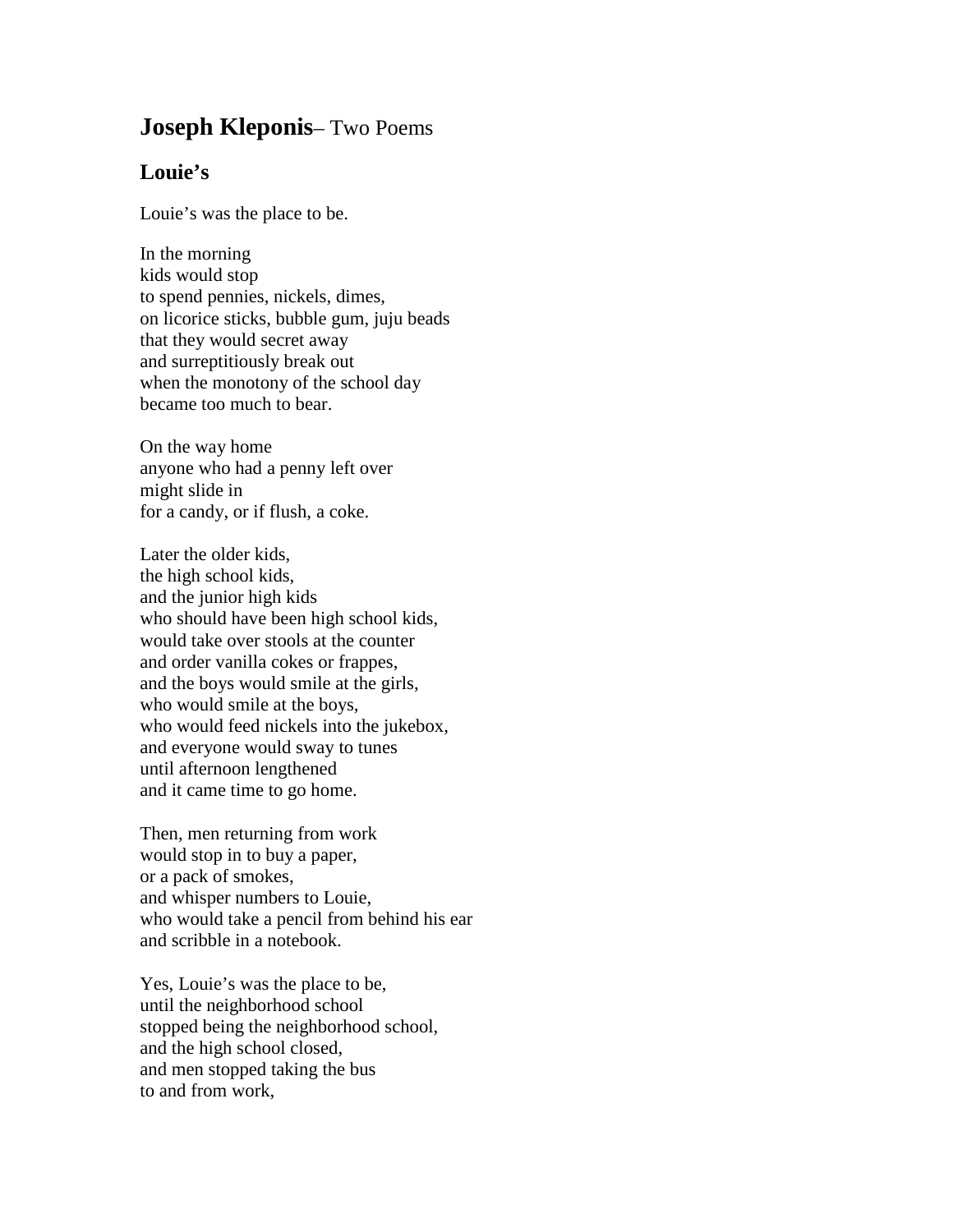and Louie retired to Florida selling his store to an alphabetized conglomerate that doesn't stock candy and removed the stools at the counter but sells the state-run lottery scratchies to locals like Sal who never left the neighborhood and stop by for Keno and stale coffee and memories that fade fainter each day.

## **The Quarries**

During the summer, when the heat hung heavy, all we wanted was to be cool, so we hiked to the quarries.

We were as oblivious to the stories of the dangers of diving at the quarries as we were oblivious to the history of how the rock had been cut and hauled to Charlestown over a hundred years before to build the Bunker Hill Monument. The only history we cared about was our history that we would make diving and retelling stories of diving at the quarries.

The water, giant basins of rainwater and snow-melt, further fed by ground water springs, was, we had heard, cold, dark, and deep the surface so dense clouds were not reflected in it and what lay below was obscured.

Our perch and our launch was a ledge, cut into the walls of granite that rose in jagged angles twenty feet or more above the water.